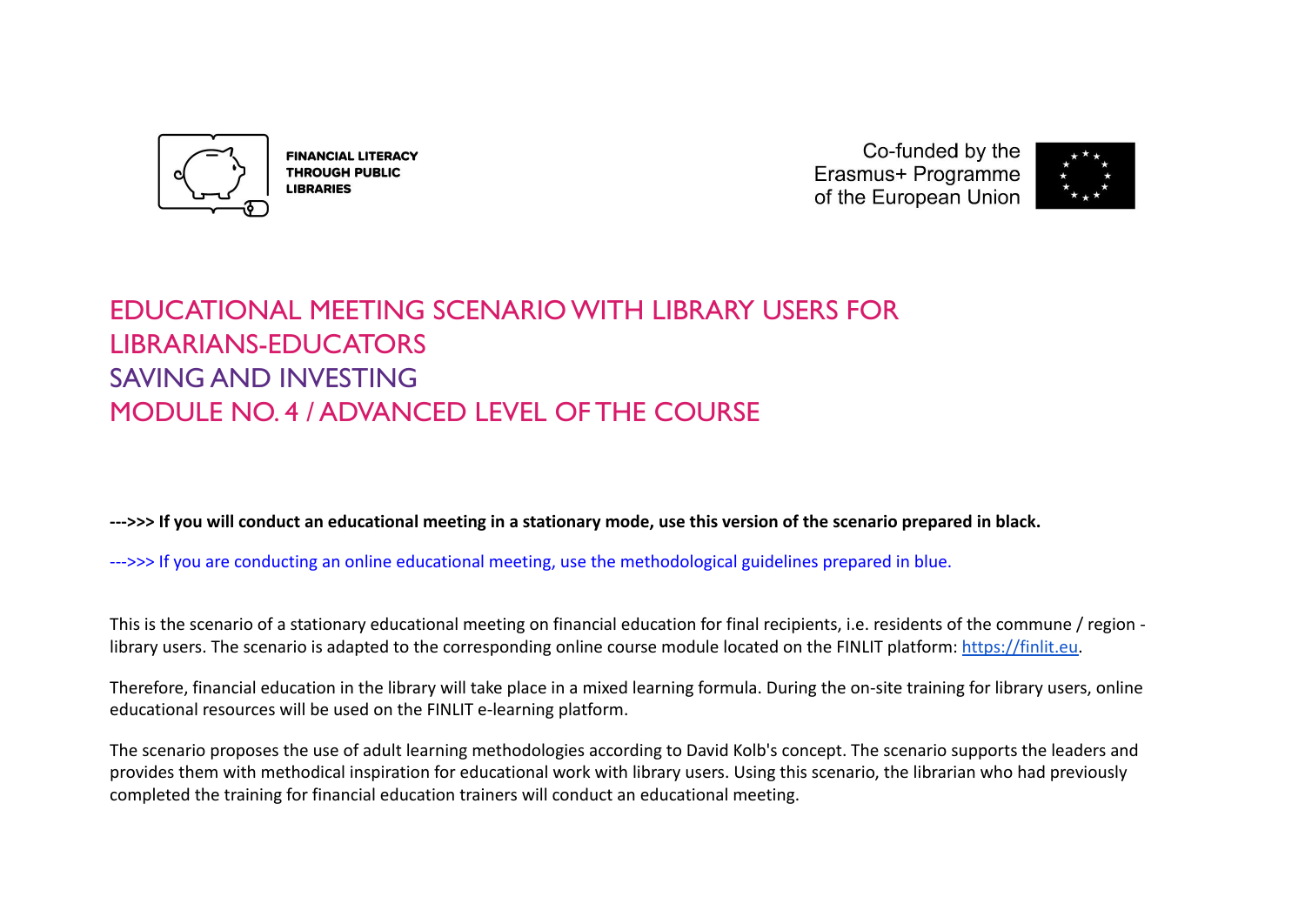

As an online meeting leader, use the functionality of your chosen remote working platform to guide your course participants through the training content of the module. Participants will also be able to perform specific activities stationary at their place of stay during the online meeting (i.e. they will be able to perform short tasks on their own according to the instructions provided by the teacher, e.g. "write some of your associations with saving / investing money etc. on a piece of paper and read your answers to other course participants ").

Participants will also take part in various online activities proposed by the trainer, such as speaking in front of the camera, asking questions, commenting/ answering in a chat, participating in surveys, working in virtual rooms, performing short tasks alone or in a group. During the online training, educational materials and short exercises from the course screens on the e-learning platform of the FINLIT project will be used.

#### Caution:

The stages of the educational meeting are scheduled for several hours. It may be too long for one educational meeting with the locals. Therefore, you can choose from among the substantive stages and decide which stages you will eventually complete in an educational meeting with a group of participants. It all depends on the specific age group of the students and their personal needs in terms of the knowledge contained in the module and interest in the topic.

Remember, however, that if you decide to carry out a selected stage of the educational meeting - make sure to guide participants through the entire activity described in this stage (do not shorten a given stage of the meeting and do not select only individual parts from it!). Try to complete all 4 stages of the Kolb cycle, such as: experience, reflection, knowledge/ theory and application / implementation) described in the scenario. It is important that the goal of a given stage of the meeting that you carry out with the participants is achieved while maintaining the principle of adult learning in accordance with the Kolb cycle proposed in the scenario.

After selecting the stages of the meeting that you plan to carry out with the participants, do not forget to plan two breaks (15 minutes each) between each stage of the meeting.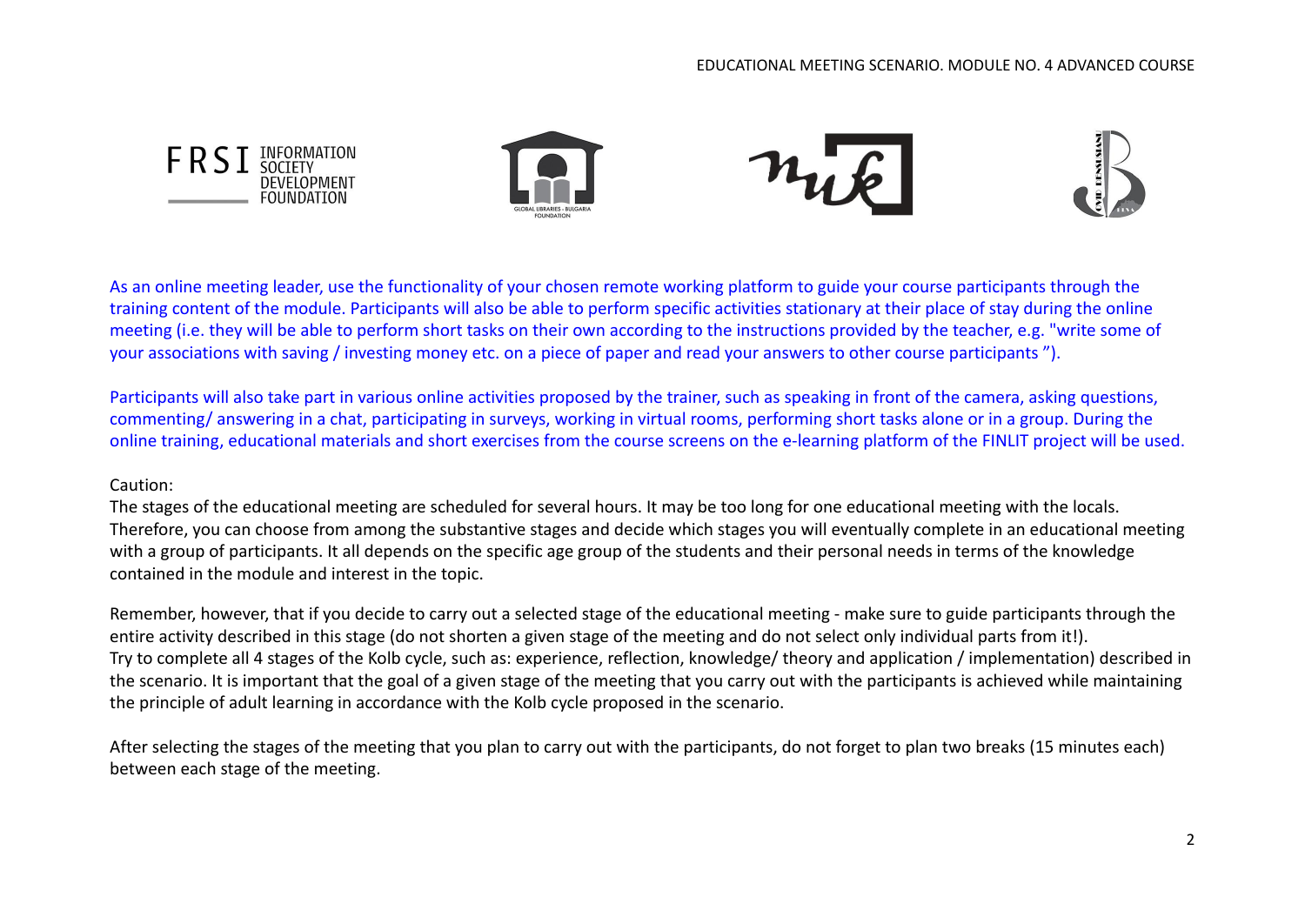## **TITLE OF THE EDUCATIONAL MEETING**

SAVING AND INVESTING

# **EDUCATIONAL GOALS OF THE MEETING**

- 1. Increasing knowledge and motivation regarding saving and investing.
- 2. Increasing the skills of establishing bank deposits.
- 3. Increasing knowledge about investments and the risks associated with investing.

# **STAGES OF THE MEETING**

- STAGE 1 (approx. 15 min.) Greeting the meeting participants
- STAGE 2 (approx. 15 min.) Briefly about the topic, goals and rules of the meeting
- STAGE 3 (approx. 45 min.) What is saving and what is investing?
- STAGE 4 (approx. 45 min.) With a calculator into the world of bank deposits
- STAGE 5 (approx. 45 min.) Profit and risk about investing without secrets
- STAGE 6 (approx. 35 min.) Summary and conclusion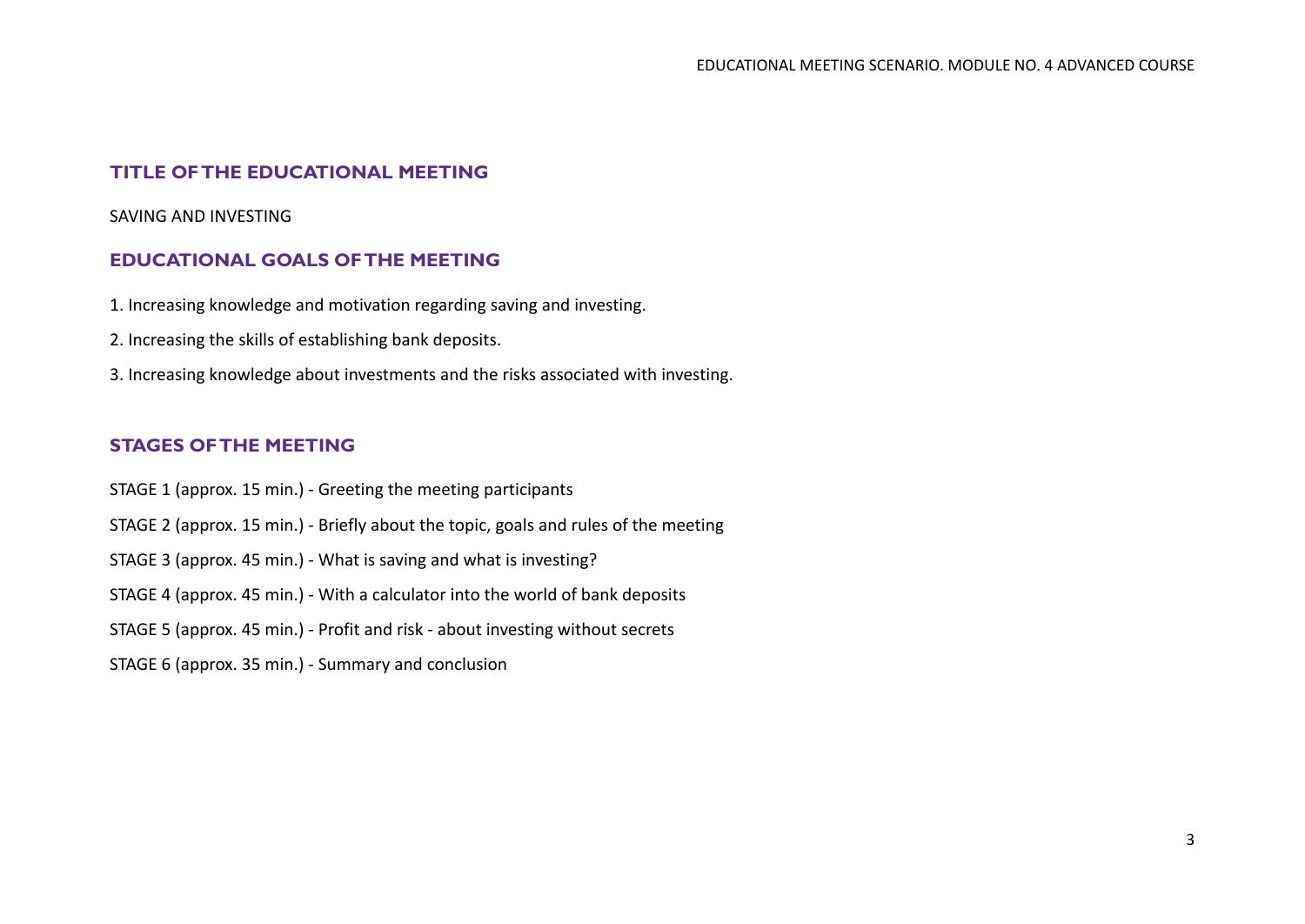# **STEP-BY-STEP DESCRIPTION OF THE EDUCATIONAL MEETING**

# **STAGE 1**

### 1.1 Name of the stage: Greeting the meeting participants.

1.2 Educational purpose of the stage:

a) integration of participants and invitation to the first joint activity

1.3 Organizational issues:

1.3.1 Planned time for activity: 15 min.

1.3.2 No. of slides in an online course: no slides.

1.3.3 Required materials to conduct the educational meeting: painter's tape, colored markers.

#### 1.4 Activity (description and additional comments):

1.4.1 Welcoming meeting participants

1.4.2 Introduction of the person conducting the meeting.

1.4.3 Mini-integration of meeting participants. Introductions of each participant in the meeting.

Take advantage of the group integration proposal and suggest the exercise: "One advice for thrifty people". Invite the participants for a short round to get to know each other better and, above all, to "warm up" before working together. Let everyone share their advice on saving money. It is about savings both big and small. Examples: the computer can only be used in the library (you save on hardware, wiring and electricity, but who does it?). The more abstract and fun the ideas are, the better the participants will feel in their company.

Summarize the integration exercise. Finally, thank the participants for their activity and comment on the exercise in which they participated. After completing the integration exercise, you can additionally ask the participants to make "business cards" with the name using painter's tape and colored markers.

Offer the participants an online round. Each person turns on and off the camera and microphone in turn, thus practicing the use of online tools. Then everyone makes a virtual business card by typing their first and last name - only their first name, but in the form they want to be referred to during the meeting. For example, Sławomir Nowak writes: Sławek.

If necessary, show the participants on their own example how to do it and give the instructions: "in the window, where you can see yourself, in the upper right corner, click on the hidden menu - graphic symbol 3 dots" ... ", then the Rename [ English] - which means "rename, name again", click on Rename and in the text field enter your name in place of the previous name, close the window, confirm the change ". Then each person in turn gives one piece of advice for the thrifty.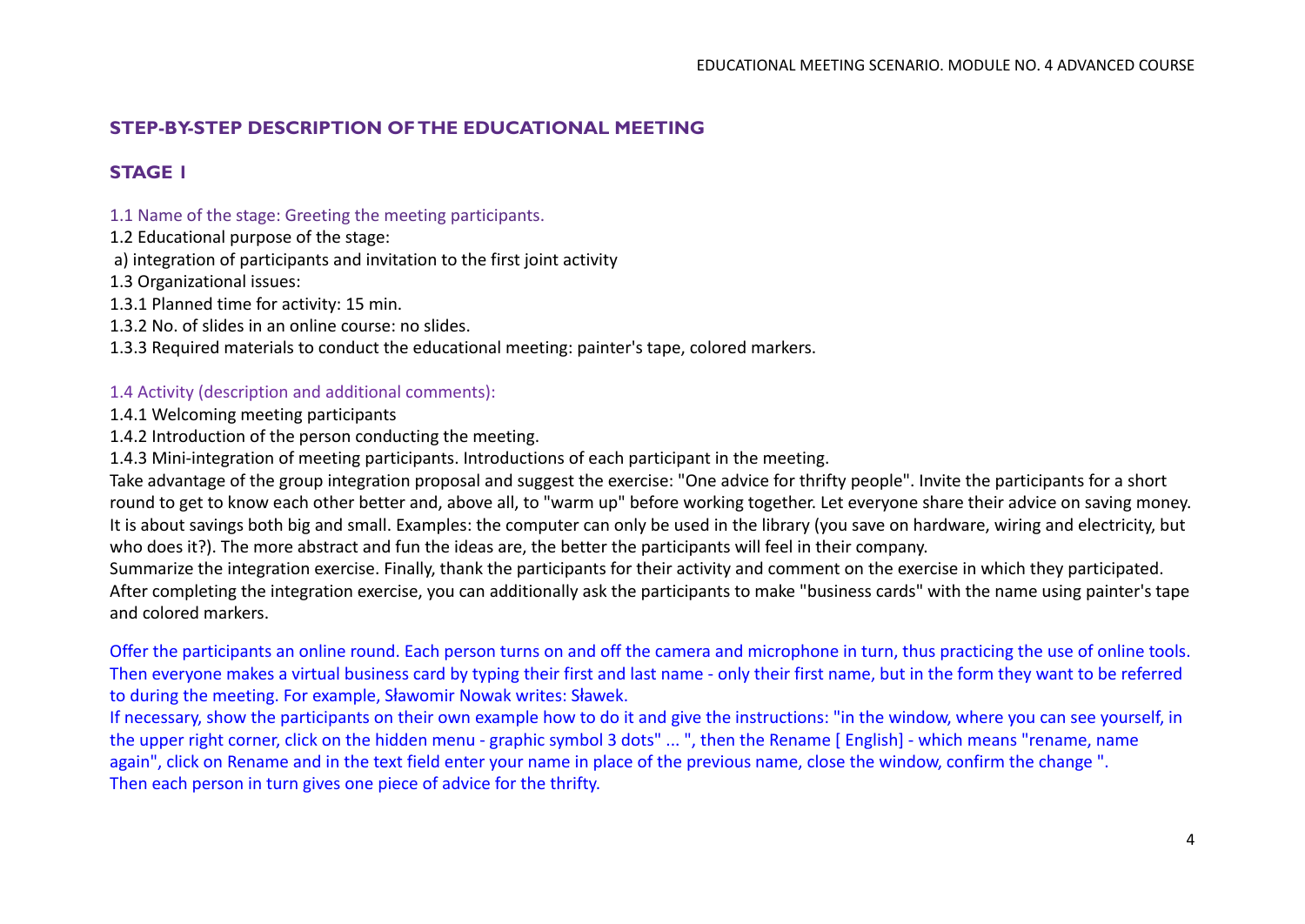# **STAGE 2**

2.1 Name of the stage: Briefly about the topic, goals and rules of the meeting.

- 2.2 Educational purpose of the stage:
- a) integration of participants and invitation to the first joint activity
- b) familiarizing participants with the topic of the meeting and the benefits of participation
- 2.3 Organizational issues:
- 2.3.1 Planned time for activity: 15 min.

2.3.2 No. slides in an online course: online course slide with a description of the module's objectives and topics ("What is this course about?").

2.3.3 Required materials to conduct the educational meeting: computer, projector, flipchart, colored markers, small cards.

2.4 Activity (description and additional comments):

2.4.1 Information about the project.

Start with a brief information about the project. Inform the participants that the meeting is part of an economic education project FINLIT and such meetings are organized in many European countries.

2.4.2 Presentation of the goals and topic of the meeting.

Say what is the overall educational goal of the project: that it serves to increase in adults the skills necessary to navigate the world of finance. Show the main thematic blocks of the meeting:

- 1) What is saving and what is investing?
- 2) With a calculator in the world of bank deposits
- 3) Profit and risk about investing without secrets

You can write each rule on a separate colored longitudinal belt.

First, ask if the participants agree to it, then put on a flipchart and so on - until you use up the rules you have prepared.

Use the initial screens of the online course with a description of the objectives and structure of the course by sharing your screen with participants (Share Screen function).

2.4.3 Set the rules of cooperation with the participants at the meeting. Justify why setting rules is important to the group.

They can be referred to when needed and the participants feel secure.

This helps to avoid difficult situations when communicating with others and when working together.

Offer a contract - sample list:

- We speak for ourselves.
- We speak one by one.
- We use arguments, not ratings.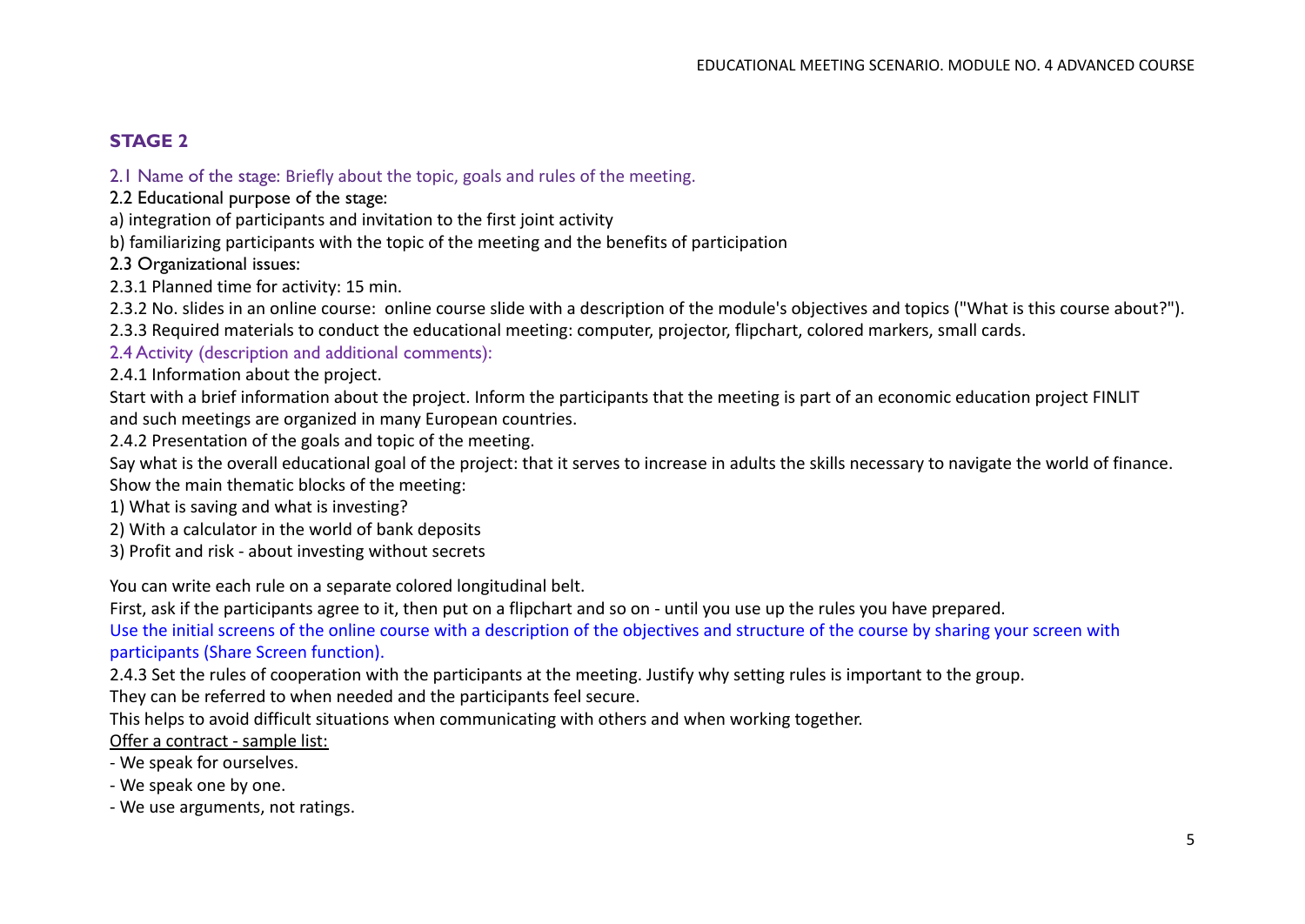- We listen to each other.
- We don't judge others.
- We turn off or mute phones.
- We work in pairs at the computer.
- We follow the principle of punctuality (a break of 10 minutes means 10 minutes).
- We follow the principle of four walls (what happens at the meeting remains only between us).
- Ask if everyone agrees to these rules.
- Hang the card in a visible place for everyone.

Prepare a sample contract with a group for an online meeting and display (Share Screen function).

Then ask if participants agree with the rules or if they have their own suggestions.

*When listing the goals of the meeting, also use the course screen that describes the goals of the module. The same goals are spelled out in terms of benefits for the participants - read them one by one so that everyone can find out right away what they would gain from having an online course. Show the benefits of participating in a meeting, because it motivates and affects the involvement of people.*

2.4.4 Enter a time frame for the meeting.

In a place that is visible to everyone (a place under a flipchart contract, a wall above the computers, a table with refreshments, etc.), hang two pieces of information on a piece of paper (example): Time of the meeting: 2:00 pm - 5:00 pm / Break: 3:45 pm.

## **STAGE 3**

#### 3.1 Name of the stage: What is saving and what is investing?

3.2 Educational purpose of the stage:

a) increasing knowledge and motivation regarding saving and investing

3.3 Organizational issues:

3.3.1 Planned time for activity: 45 min.

3.3.2 No. screens in an online course: online course screens (Chapter no. 1 of the course)

3.3.3 Required materials to conduct the educational meeting: computer, projector, scissors, A4 sheets, markers,

CONCEPT CARD: WHAT HELPS IN SAVING? (attached at the end of this scenario, for printout).

3.4 Stages of the Kolb cycle (description and additional comments):

#### **3.4.1 Experience**

Invite participants to a discussion that will be an introduction to the topic of saving. ask participants questions:

- Who saves a specific amount every month?

- Who is saving for a specific purpose?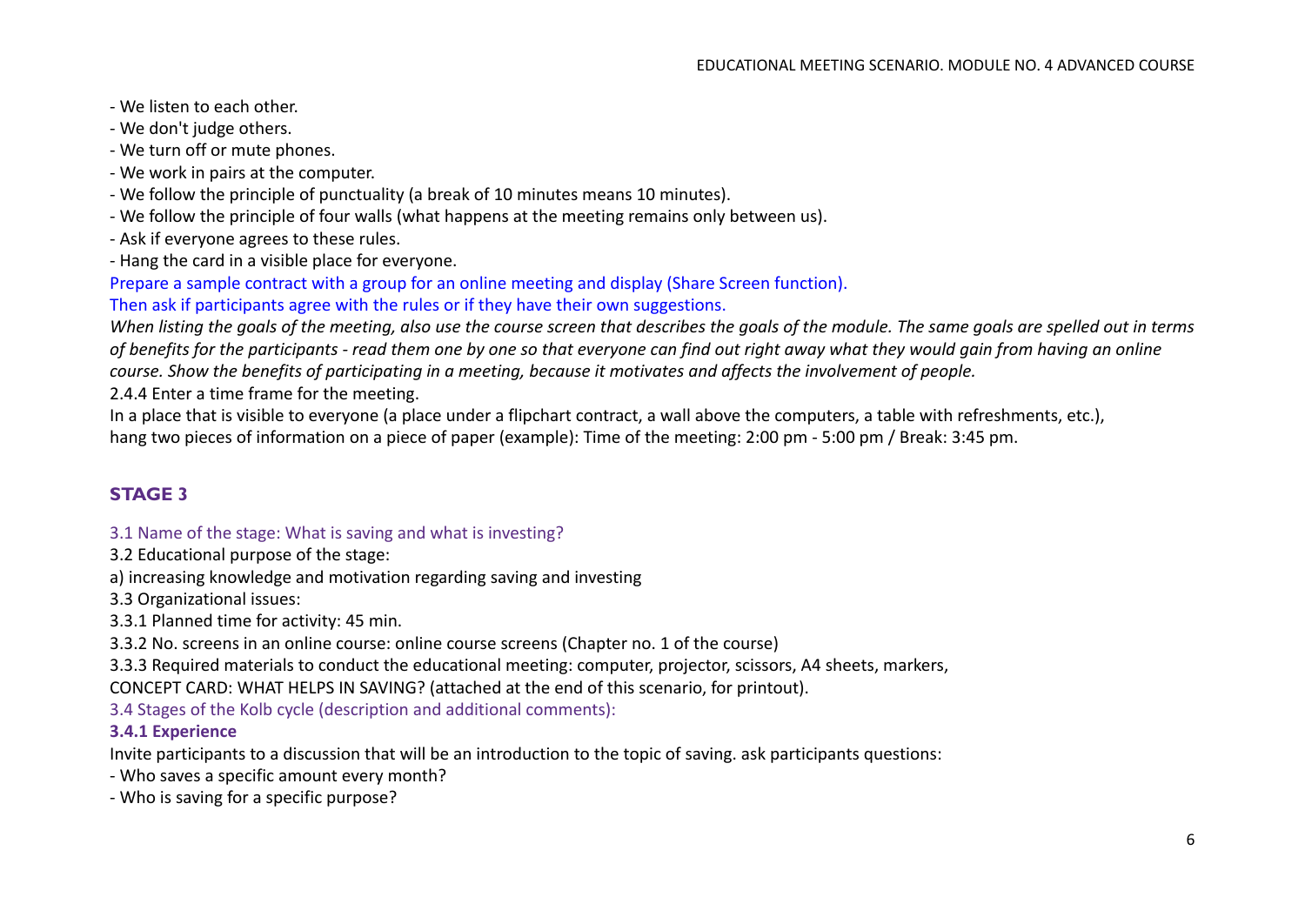- Who writes down the expenses?

- Who knows how much he spends annually on water, electricity and food?

Conduct an online discussion and encourage participants to speak in front of the camera.

Regardless of feedback from participants, say that even if we are already saving, it is worth finding out more.

Now invite 3-6 people to one table (depending on how many people are present at the meeting).

Announce the next exercise and ask the participants: "What helps in saving?"

You give each group an envelope with 8 strips of paper - one slogan for each of them:

(1) budget analysis, (2) planning expenses, (3) time, (4) regularity, (5) definite purpose, (6) knowledge, (7) reason, (8) patience. Provide instructions for the exercise: The task of each group is to briefly justify the question of how each of the hint entries helps to save. The participants of the meeting use the method of "brainstorming".

You can use various online groupware tools for this exercise, e.g. the Etherpad tool (text document) or the virtual Jamboard flipchart. As an online meeting leader, you need to prepare these tools in advance and edit them for the exercise. In the Etherpad document, on the virtual Jamboard, enter 8 passwords hint passwords: (1) budget analysis, (2) planning expenses, (3) time, (4) regularity, (5) definite purpose, (6) knowledge, (7) reason, (8) patience. Divide participants into groups to work in virtual rooms. Each group analyzes how each hint helps in saving.

#### **3.4.2 Reflection**

Then ask questions to reflect on what just happened. Examples of questions you can ask:

- Which of the 8 keywords do you consider the most important?
- Which do you think is the most difficult to apply and why?

Then each group reports its conclusions by answering the above questions to the camera.

## **3.4.3 Knowledge/ theory**

Suggest that participants sit down at computers in pairs and read the first chapter of the course What is saving and what is investing? Everyone goes through a part of the course (Chapter 1).

You do the same during the online training. Participants go through the course on their own.

You can suggest that those willing to share their screen (Share Screen function) and read successive screens aloud for the whole group.

## **3.4.4 Application/ deployment**

Make a brief summary. Say that the purpose of the exercise was to increase knowledge and motivation to save. Ask directly whether the knowledge and motivation of the meeting participants in terms of saving increased after this exercise ("hand up" method - and you will quickly find out what the situation is in the group). Have two options ready to comment on what will happen after the question is asked.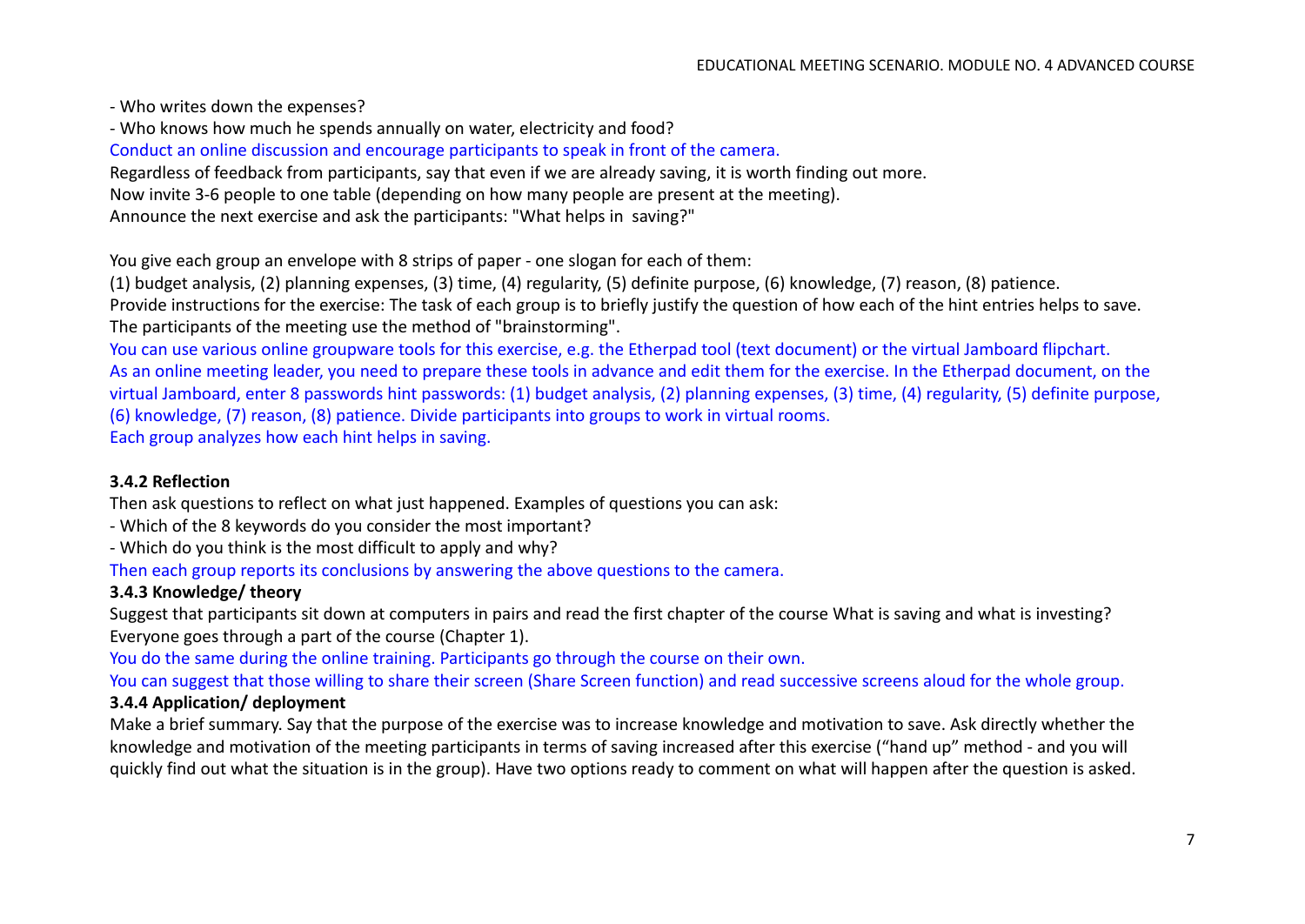- 1) If everyone confirms (that is, raise their hand up) that their knowledge and motivation to save have increased invite them to use the hints discussed in the exercise and wish them success in staying motivated to save.
- 2) If there are people who still have "little" (implicitly in terms of the knowledge presented here and ways of motivating in the context of saving) - ask what else they need to properly motivate themselves to save, or why their motivation to save is low. Offer educational materials that they can use on their own after the meeting. Among these materials are interesting online blogs with recommendations on how to build and keep your incentive to save.

As a facilitator, you need to prepare for the possible versions of events:

- everyone will confirm that their knowledge and motivation to save have increased,

- some have doubts,

- the third option, that nobody confirms the increase in knowledge and motivation, you should probably not expect it.

You can do a short online survey and ask a question in the group forum. If there are people whose motivation to save after the exercise has increased - I raise my hand up (Reaction function in Zoom). Other people can choose from various icons that, for example, show their insufficient motivation, e.g. a sad face, etc.

# **STAGE 4**

4.1 Name of the stage: With a calculator into the world of bank deposits.

4.2 Educational purpose of the stage:

a) acquiring the ability to set up bank deposits and calculate their profits

4.3 Organizational issues:

4.3.1 Planned time for activity: 45 min.

4.3.2 No. slides in an online course: online course screens (Chapter no. 2 of the course).

4.3.3 Required materials to conduct the educational meeting: flipchart, overhead projector, screen, A4 sheets, markers.

4.4 Stages of the Kolb cycle (description and additional comments):

#### **4.4.1 Experience**

Offer participants to perform two exercises in pairs at the computers:

Exercise 1: "How much will I earn on the deposit?"

Explain that by doing this exercise they will learn a special online tool - the deposit calculator, which is used to calculate the profit on an investment.

Instructions for the exercise:

Enter the bank deposit calculator that you can find on the Internet.

Then enter the sample data in the appropriate calculator fields: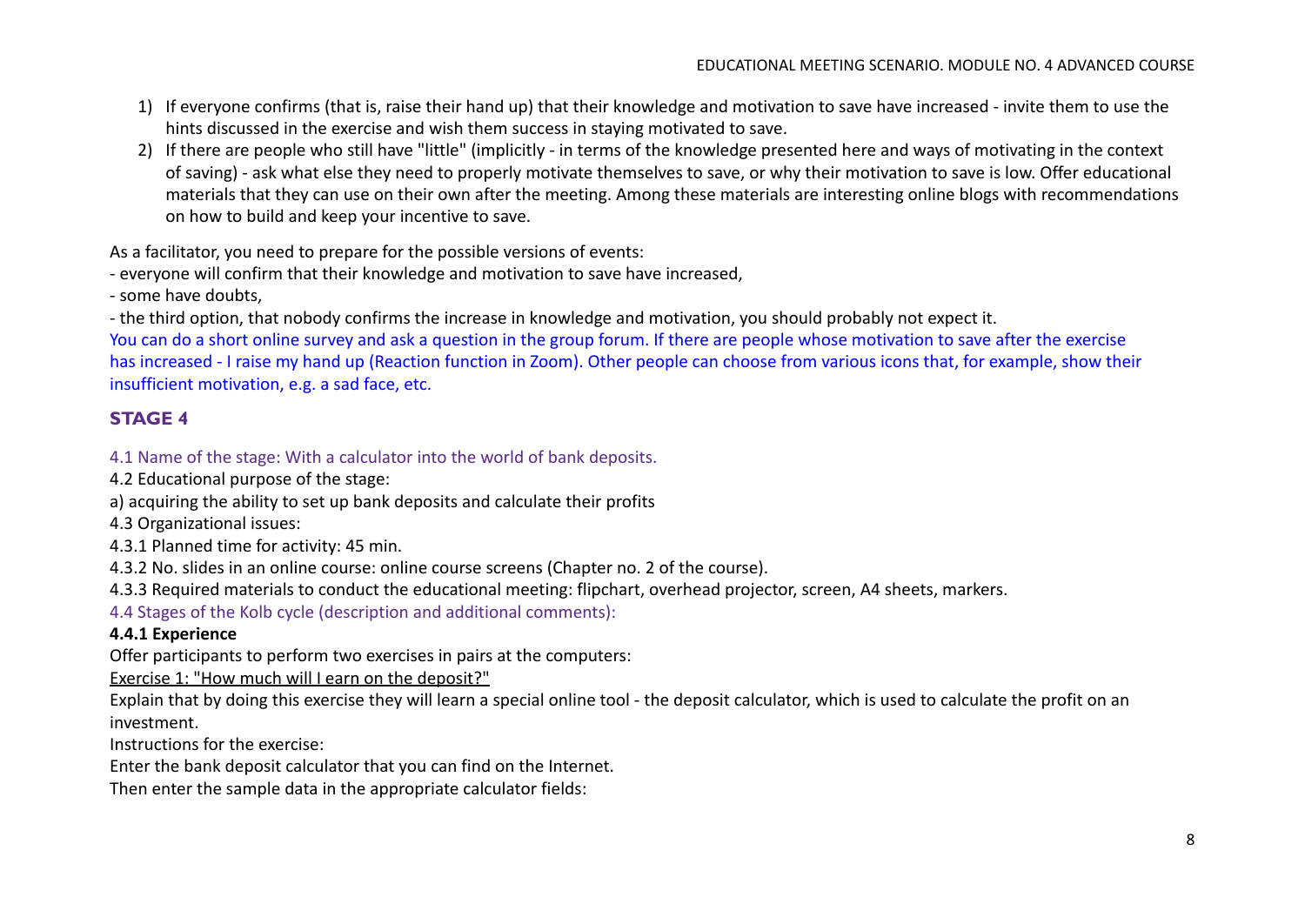- deposit amount (e.g. PLN 10 000)
- interest rate (e.g. 2.5%)
- deposit period (e.g. 2 years)
- interest capitalization (make calculations for different periods of interest capitalization,
- e.g. monthly, semi-annual, annual, select: 1 month, 6 months etc.).
- Exercise 2: "How can I open a deposit online?"
- Immediately afterwards, suggest a second computer exercise and give the instruction:
- go to the example Bank Demo page
- log in to the bank using the test login details (you need to click "next" and then "log in");
- go to the "Deposits" tab and check the information about deposits by clicking on the "show deposit details" tab;
- then, using the "New deposit" tab, analyze the next stages of opening a deposit via the Internet (select the type of deposit, e.g. "3-month renewable deposit" and go "next" ...)
- Try to do the same exercises online. Allow participants time to complete tasks on their own with computers.
- You can also offer to share your screen (Share Screen function) and explain step by step what to do first.
- Then everyone does these steps on their computer. In case of problems, they can ask a question and ask for help.

#### **4.4.2 Reflection**

Ask the participants:

- What was the use of the deposit calculator about?
- What is the relationship between the frequency of capitalization of interest and the profit on the investment they see?
- What did they do in order to set up a deposit online?
- You can pair participants up in the Breakout Rooms so that they try to answer the above questions in small groups. Another option: you ask questions one by one in the forum of the whole group and ask for comments for the camera.

#### **4.4.3 Knowledge/ theory**

Now, suggest organizing the reflection after the exercise, learning about deposits and organizing the rules of operation of the tested tools (calculator, bank DEMO) - everyone goes through a part of the course - chapter 2 of the module. Participants go through the course on their own. You can suggest if there is someone willing they can share their screen (Share Screen function) and read the content aloud on the following screens of the course for the whole group.

#### **4.4.4 Application/ deployment**

Ask the participants questions: When will you use the calculator? What will you need it for? You can do a short online survey (e.g. in the MENTIMETER application) or ask a question in the group forum. Another option: request comments in chat. In each case, summarize the activity of the participants.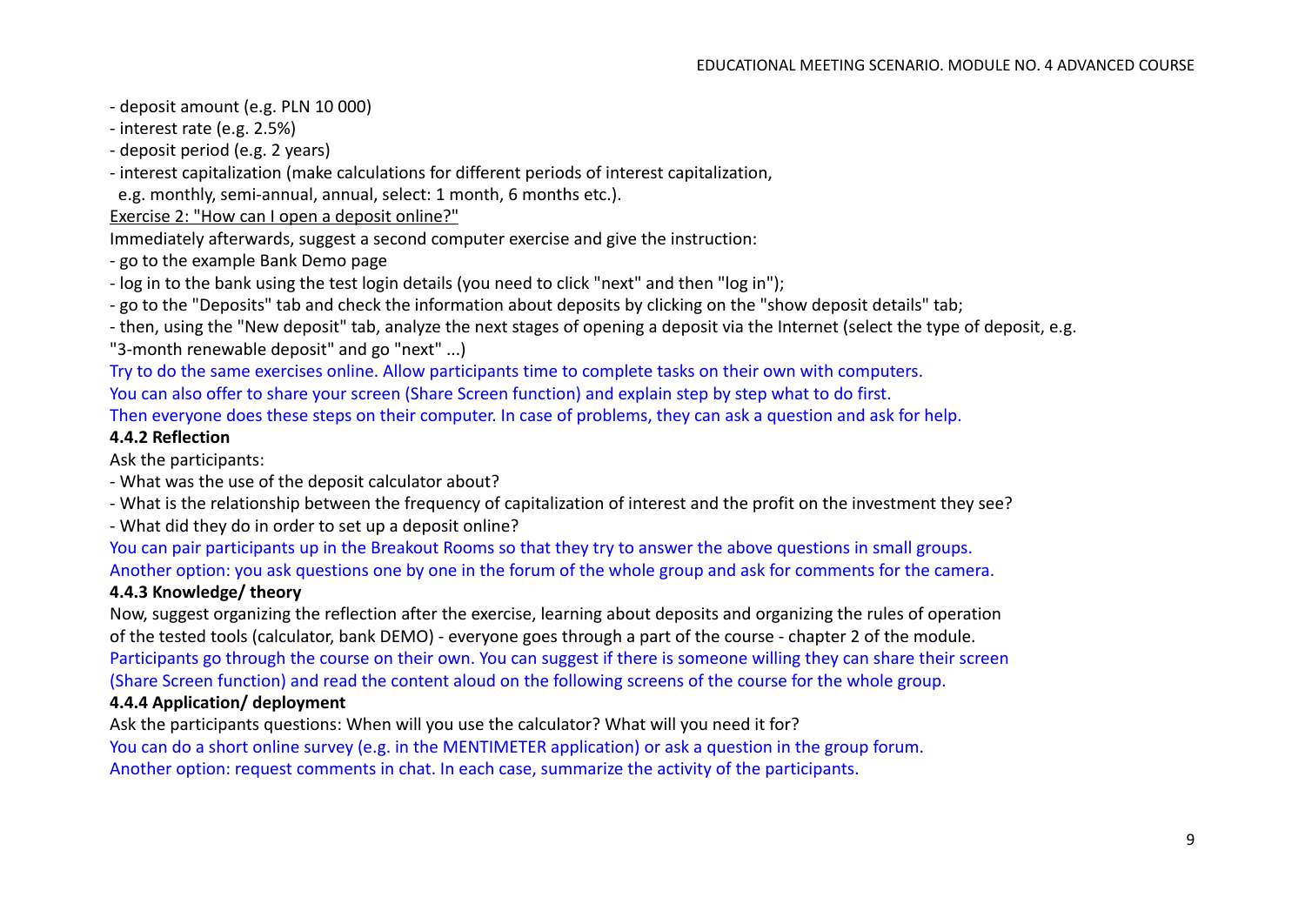# **STAGE 5**

## 5.1 Name of the stage: Profit and risk - about investing without secrets.

5.2 Educational purpose of the stage:

a) increasing knowledge about investment forms and the risks associated with investing.

5.3 Organizational issues:

5.3.1 Planned time for activity: 45 min.

5.3.2 No. slides in an online course: online course screens (Chapter no. 3 of the course).

5.3.3 Required materials to conduct the educational meeting: flipchart, overhead projector, screen, A4 sheets, markers,

flipchart card with a large piggy bank.

5.4 Stages of the Kolb cycle (description and additional comments)

#### **5.4.1 Experience**

Invite participants to exercise: "What do you know about investing money"?

Hand out colorful cards and markers. Ask the participants in pairs or threes to talk about what they know about the concepts of investing money, and what names, terms, concepts etc. they associate with it. Then have them write their ideas on cards - one name per one piece of paper. They use as many pages as they need.

In the meantime, ask an additional support question:

- Have any of you heard (from friends, from the press, television, etc.) about any possibilities of multiplying savings other than bank deposits? What was that? Couples / three talk, write their suggestions on cards.

You can prepare a quick survey in the MENTIMETER app by asking them the question above: "What are the concepts of investing money?" Don't forget to set multiple responses in the app. Provide participants with the generated code at www.menti.com via chat. Immediately after completing the survey, you can present the results on the big screen.

#### **5.4.2 Reflection**

Prepare a flipchart card with a large piggy bank stuck or drawn in the center. Ask meeting participants to post a post turn all your cards on the flipchart card around the piggy bank - this way a map of concepts related to saving and investing will be created. Read the entries on the cards, group the same names if they appear.

Ask questions:

Was it easy to collect all these concepts about investing?

Where do you get information on this topic?

Ask the same questions to the participants after the exercise in the MENTIMETER application.

*Encourage participants to express their views and to argue. The presentation of the groups should take place at the flipchart, then the groups can indicate their cards. They can also stay at the tables where they worked, if there are few cards.*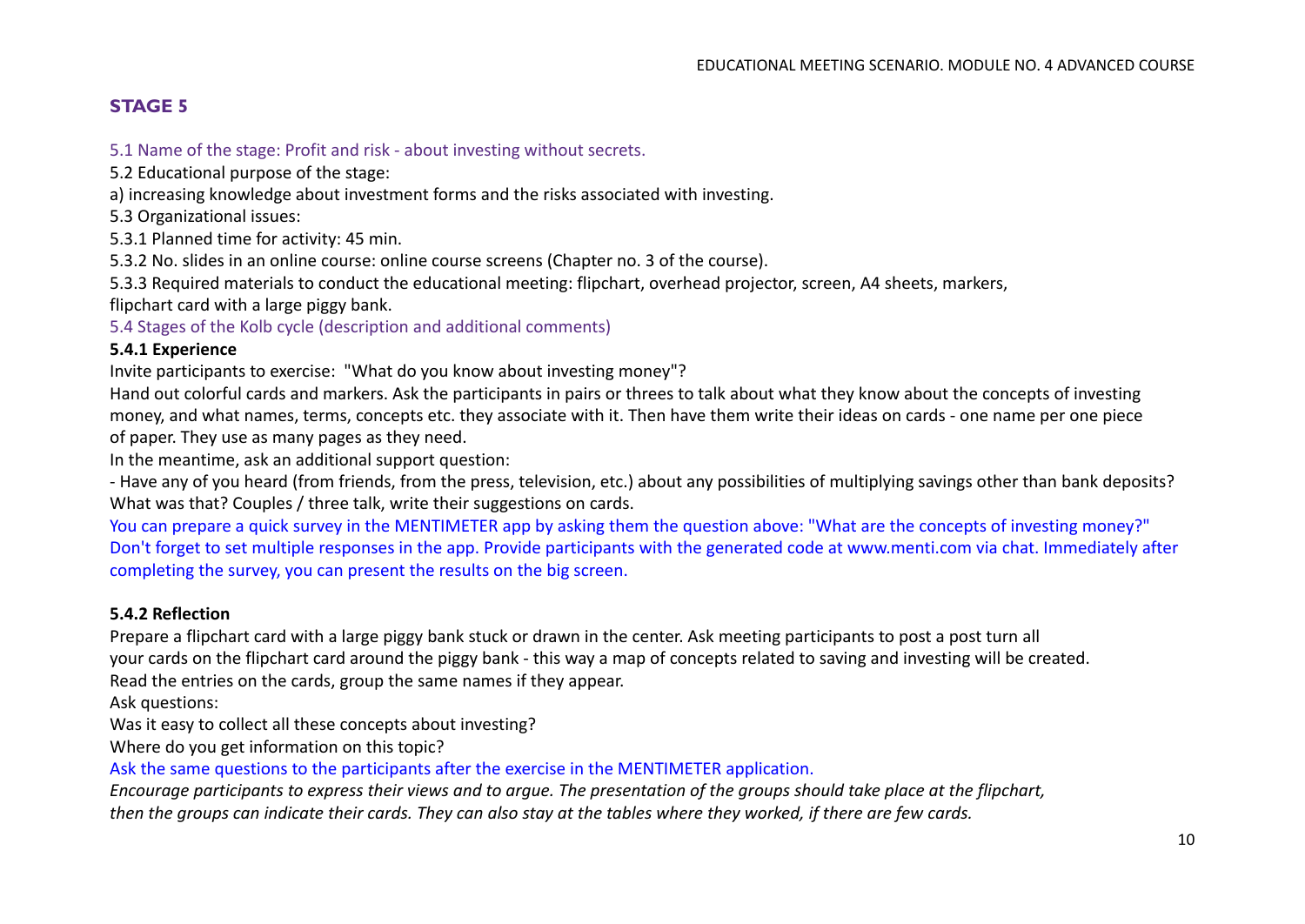## **5.4.3 Knowledge/ theory**

Suggest to supplement your knowledge on the different ways of investing savings and the concepts related to them with the help of the course. Then they all sit down in pairs at the computers and pass through part of the course (Chapter 3).

You do the same during the online training. Participants go through the course on their own.

You can suggest that those willing to share their screen (Share Screen function) and read successive screens aloud for the whole group.

#### **5.4.4 Application/ deployment**

Ask participants to apply what they learned:

- Will you need knowledge about investing?
- Will you consider a new way of investing your savings in the near future?

Suggest that they discuss personal plans to invest savings in pairs rather than in the group forum.

Discussion in pairs gives more freedom and encourages conversation.

Speaking about personal finances requires the so-called behind-the-scenes conditions.

Participants in pairs listen to each other, inspire and thus learn from each other how to use what was discussed in the meeting.

After group discussions, ask who would like to share their idea of investing savings in the group forum.

During the online training, join participants into teams of 2-3 people and propose a behind-the-scenes online discussion in virtual rooms (Breakout Rooms). Plan the division of participants into groups depending on the number of people present at the training.

# **STAGE 6**

#### 6.1 Name of the stage: Summary and conclusion.

- 6.2 Educational purpose of the stage:
- a) summary of the course content.

6.3 Organizational issues:

6.3.1 Planned time for activity: 35 min.

6.3.2 No. slides in an online course: course slides with assessment tool

6.3.3 Required materials to conduct the educational meeting: computer, projector.

6.4 Activity (description and additional comments):

6.4.1 Participants sit down in pairs at the computers and they solve the knowledge test.

6.4.2 Summarize the meeting: recall the topic and goals meetings.

It is worth emphasizing that the meeting did influence the awareness that it is worth saving.

6.4.3 Thank you for being active. Invite for a short reflection.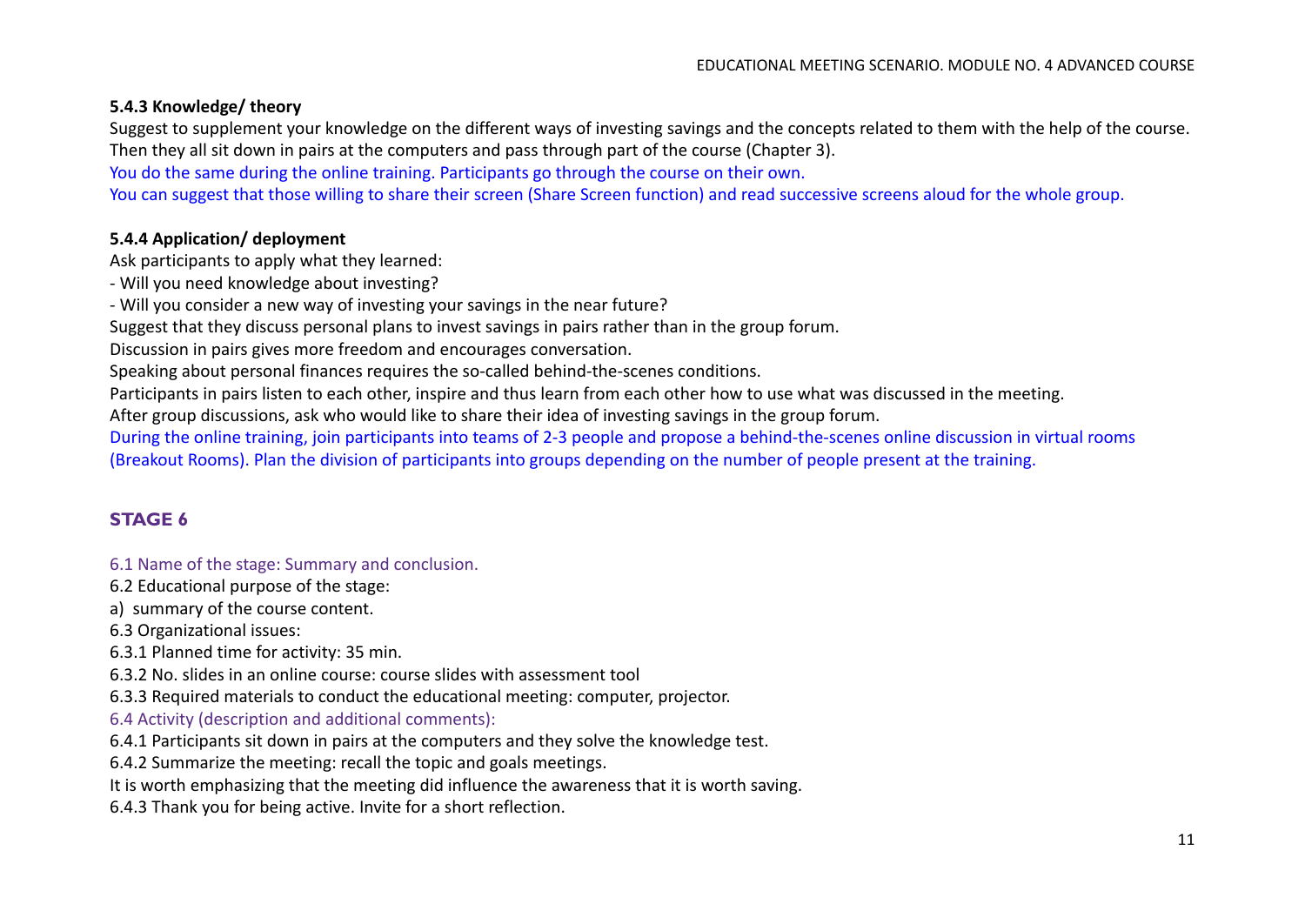Someone starts with a volatarius or a designated person.

Ask a question:

What do you get out of this meeting?

Also, be brief about what you, like the leader, are ending with this meeting.

Ask the participants to finish the sentence during the chat: In today's meeting I found out / found out .... "

7. Methodical materials:

7.1 List of materials and and equipment needed to conduct an educational meeting:

training room equipment - computers with internet access multimedia projector, screen tables for group work (optional),

flipchart, A4 sheets, small colored sticky notes painter's tape, scissors;

materials for participants - writing materials (notes) for participants, markers in several colors, 4 envelopes;

exercise materials for participants (to be printed out): CONCEPT CARD: WHAT HELPS IN SAVING?

7.2 List of sources for expanding knowledge - additional resources for this topic are available in each language version of the module. 8. Structure of the educational meeting:

| Course issue/ module:                             | Meeting stage | Chapter in online | Number of slides | "From  to"  |
|---------------------------------------------------|---------------|-------------------|------------------|-------------|
|                                                   | (no.):        | course (no.):     | in the course:   | slides:     |
| What is saving and what is investing?             |               |                   | all screens      | all screens |
| With a calculator into the world of bank deposits |               |                   | all screens      | all screens |
| Profit and risk - about investing without secrets |               |                   | all screens      | all screens |

#### Place for notes:

……………………………………………………………………………………

 $\mathcal{L}^{\text{max}}_{\text{max}}$ 

 $\mathcal{L}^{(n)}$  . The contract of the contract of the contract of the contract of the contract of the contract of the contract of the contract of the contract of the contract of the contract of the contract of the contract o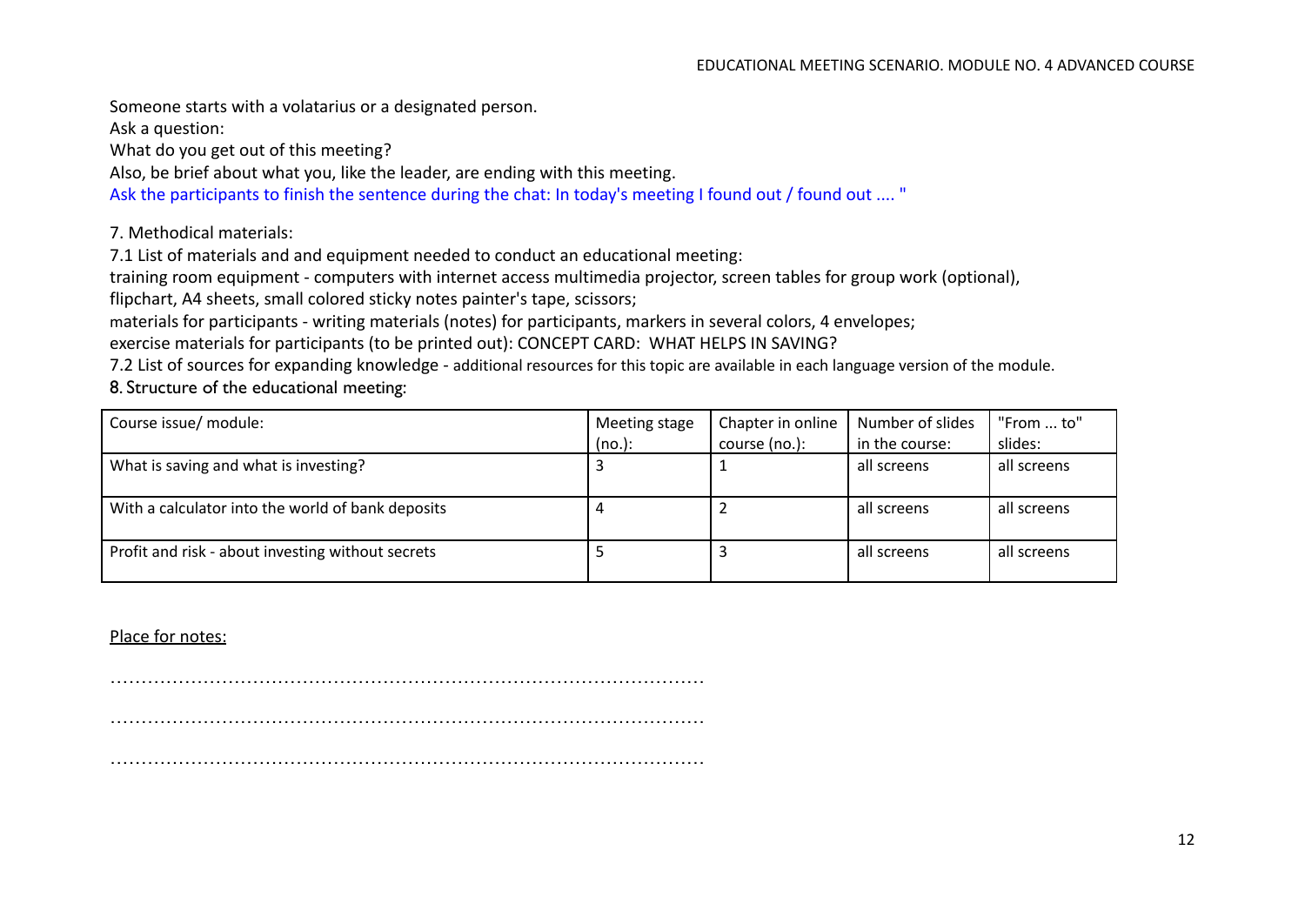# **CONCEPT CARD: WHAT HELPS IN SAVING?**

(Print, cut into individual strips and put all 8 strips in one envelope. Prepare several envelopes with the same content. The number of envelopes depends on the number of groups that will be created among the meeting participants. You decide about it yourself).